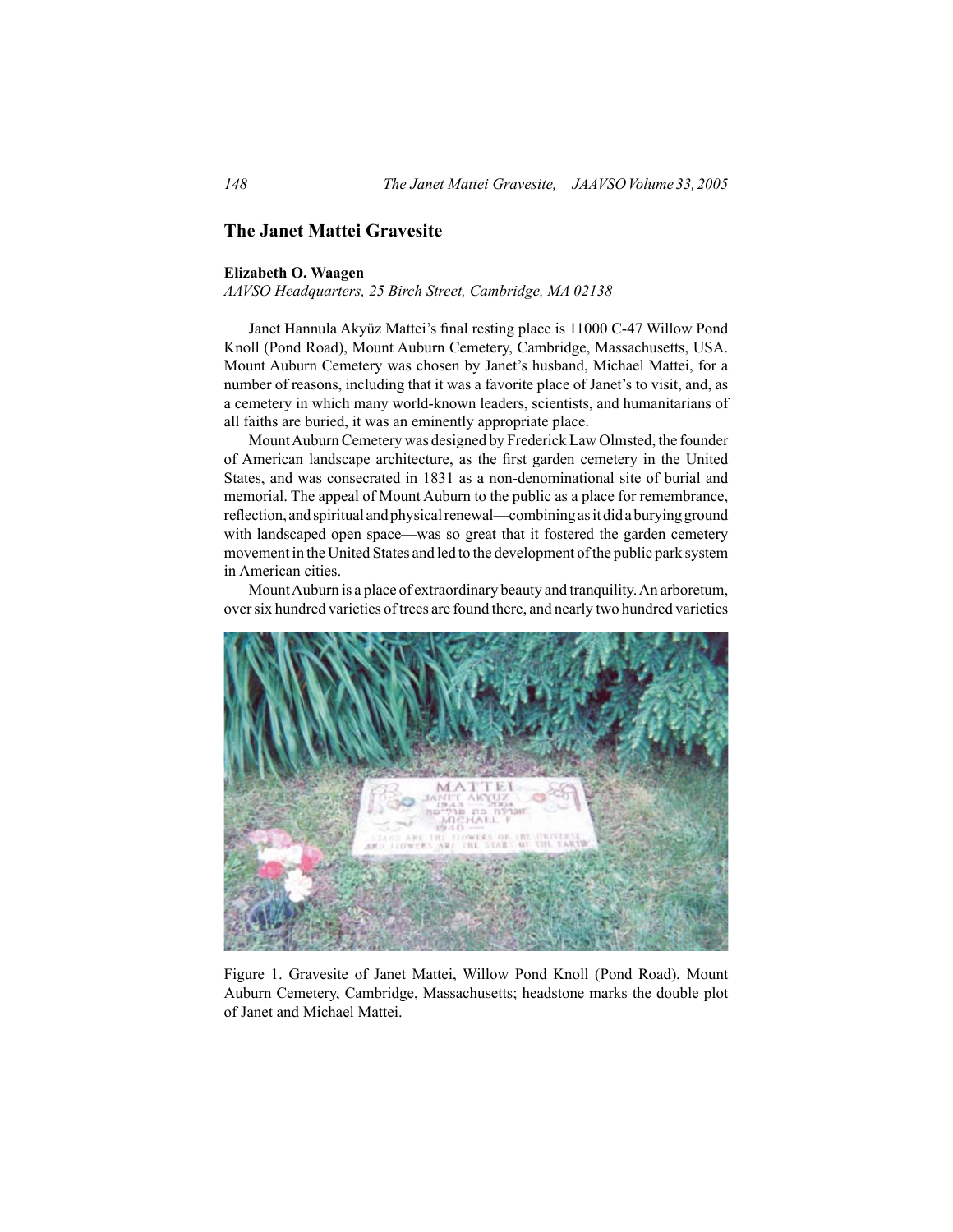of blooming trees and flowers gild its winding paths and hillsides from March to November. The varied shades of white, grey, pink, and brown of the headstones, memorial statues, chapels, and crypts and the many types of rock and metal used add to the palette of colors and textures. Particularly in the late spring and fall, when the fragrances and the colors of blossoms or leaves are at their height and many of the over two hundred species of birds seen in the cemetery are in attendance, it can be truly breathtaking.

 Janet loved to visit Mount Auburn, driving around or walking, taking flower or tree photos, reading the memorials, listening to the birds, thinking. To those of us who know how much she loved flowers, gardens, and all kinds of natural beauty, it is easy to understand what attracted her. She often took visitors there, and if they thought the idea of visiting a cemetery odd when Janet suggested it, they soon changed their minds as they drove through the gates and were immersed in its exquisite beauty.

 As a strongly spiritual person who respected and appreciated all cultures and peoples, Janet also very much liked that Mount Auburn is a cemetery in which faith or nationality makes no difference. As an example, within a few yards of Janet's grave are the graves of a man born in Greece and an Armenian family who experienced the genocides of the early 20th century: in this one small corner Turkey, Greece, and Armenia—and Jew, Orthodox Christian, and Catholic—are at peace together.

 Mount Auburn is the final resting place of people from every walk of life. Among them are many individuals famous for their contributions to government,



Figure 2.Close-up of headstone.Inscription inHebrewreads, "Hannula daughter of Bulisa." The small stones have been placed on the headstone by visitors to Janet's grave, according to the Jewish custom of leaving a small stone as a symbol of memorial and as a reminder that we come from the earth and will return to it.